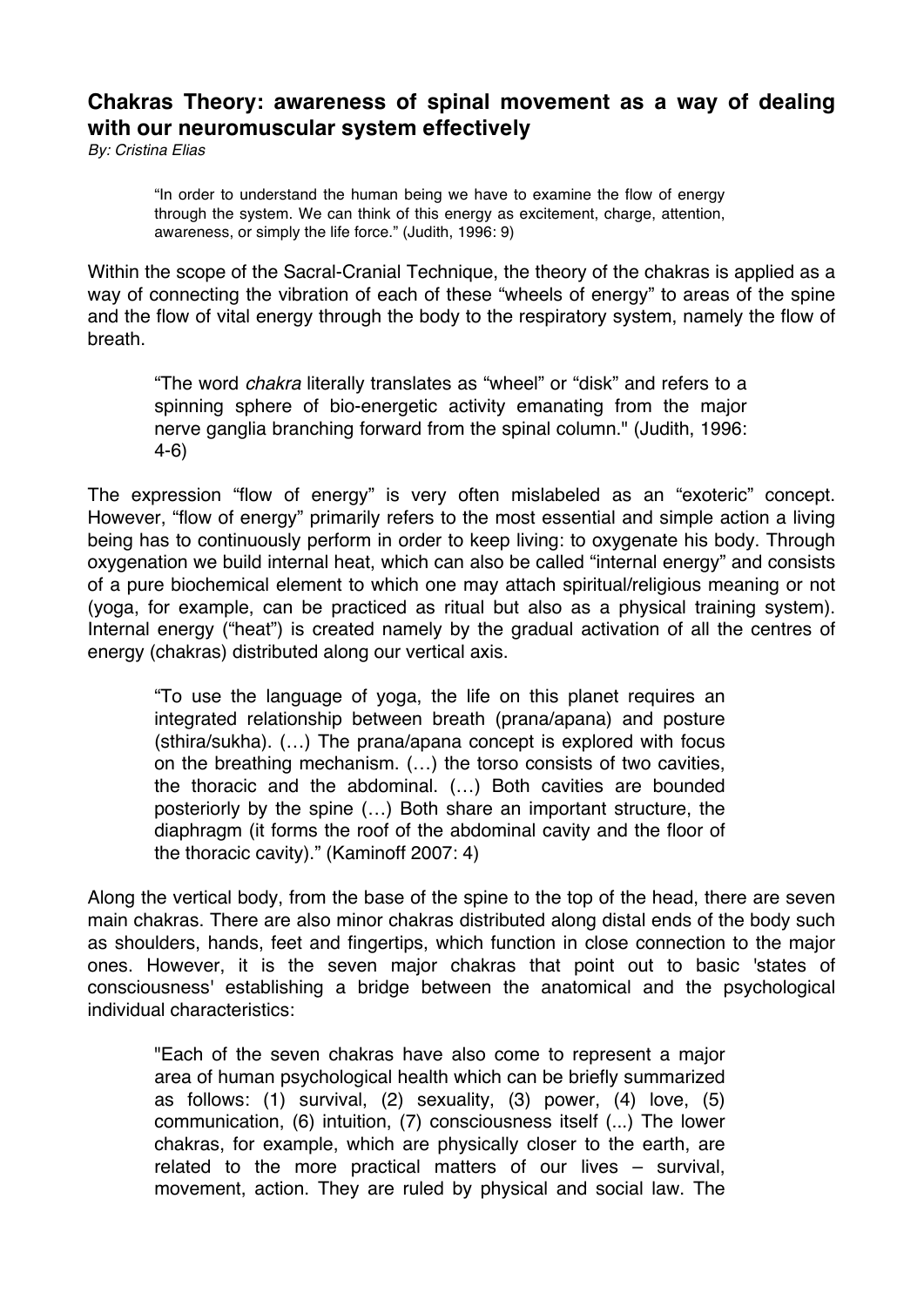upper chakras represent mental realms and work on a symbolic level through words, images and concepts (Judith, 1996: 4-6).

There is a horizontal division in the vertical line of the chakras where the 'matter' of the lower chakras (namely 'root' and 'sex') will start a transformation process towards the upper chakras - namely 'heart' (love), 'throat' (communication), 'third eye' (intuition) and 'crown of the head' (consciousness). This boundary is the third chakra, placed in the 'solar plexus' (top of the naval), exactly in the centre of the spine (Judith, 1996: 180). The third chakra is connected to the idea of power as WILL or self-determination (Judith, 1996: 30- 32). Its functioning depends on the regular and balanced activity (mainly) of the second (sexual) chakra - the sacral or sex chakra, which points out to the dominant idea of 'desire': "desire fuels the will" (Judith, 1996: 180).

So, it is at the level of the 3rd chakra that the energy flowing through the body will start to gain a certain 'form', going through a process of transformation dictated by the upper (creative) chakras. This makes of 'creativity' a factor of a clearly defined sense of Self. The re-creation of nature - which composes the soil upon which any Art grows - has its starting point at the level of the solar plexus, right in the core of the human body, and is a matter of Will:

"Metaphorically, the chakras relate to the following archetypical elements: (1) earth, (2) water, (3) fire, (4) air, (5) sound, (6) light, (7) thought [...] Earth and water are passive and dense. They move downward. Chakras 1 and 2 are instinctual. They follow the paths of least resistance. The fire of chakra 3 is dynamic and light, rising upward, moving away from gravity [...] The purpose of the third chakra is to transform the inertia of matter and movement into a conscious direction of willed activity" (Judith, 1996: 171).

In the instinctual/survival layers of the chakras (namely one, two and three), dualities rule the relationships. In this line, other people are still seen as 'separate' beings. Here, the application of Bartenieff Fundamentals meets the Chakras theory, namely in the aspect of Core-Distal Connectivity, which "sets up a basic pattern of 'Twoness", as opposed to the 'Oneness' in the Breath pattern" (Hackney, 2002:82).

This tonic will start to change as the vertical path up goes further to the next four 'creative or 'God' chakras, when one starts to develop an existential sense of 'Oneness'. The fourth chakra (Heart chakra) is the first experience of the unity of feeling. Here starts the beginning of the end of fear, aggression, exclusion and self-seeking, which should be completed at the height of the Crown Chakra (chakra seven). The seventh chakra represents the union with the universal: the place where all 'binaries' merge into One. There are no dualities anymore. No 'Here' nor 'There', no 'In' nor 'Out', no 'Male' nor 'Female', no 'Me nor 'Not Me'… This sense of "Oneness' achieved at the culmination of the journey of energy along the verticality of the body is actually the same general aim of the application of Bartenieff Fundamentals: first the body is dissociated in parts; than body parts are set in connection/opposition to other body parts; and, from this previous dissociation, a sense of awareness of "total body connectivity", of 'Oneness' of the body (and its 'parts' that work together in order to accomplish a certain physical action) is achieved.